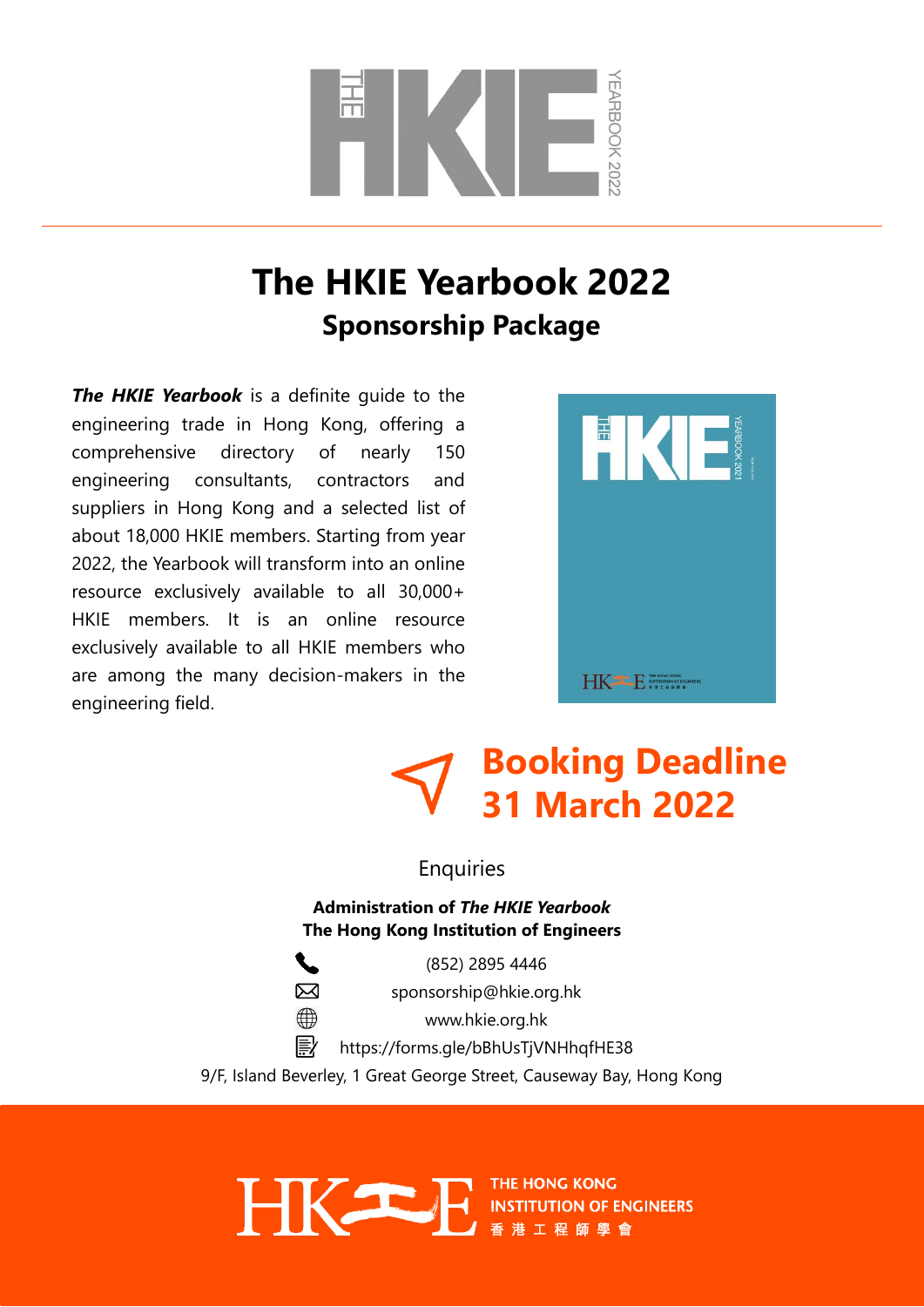# **Company Listing**

**Engineering Services & Products Suppliers** HK\$2,400 (inclusive of one logo) Additional Logo(s) **HK\$300** each

**Engineering Companies Engineering Companies Engineering Companies** 



### **Materials Required for Company Listing**

- (A) Content Submission
	- Company name, address, telephone number, fax number, email and website
	- Description of company (max 250 words)
	- Contact names and titles (max 4 names)
	- Number of HKIE members (Fellow / Member / Associate / Graduate) in your organisation
- (B) Logo Submission
	- Adobe Illustrator or InDesign file saved as EPS format in RGB colour space

### **Index (Free of Charge)**

All companies that have booked a Company Listing will also be included in the **Product & Services Index** in alphabetical order. Each company may select up to 3 categories to be listed in from the following:

- Air-conditioning & Refrigeration Engineering
- Architects, Designers, Surveyors, Valuers & Measurers
- Building & Construction Equipment & Materials Suppliers
- Chemicals & Chemical Products Manufacturing
- Computer Consultants & Office Equipment Companies
- Construction, Decoration & Engineering Contracting
- Electronic & Electrical Products Trading
- Engineering Product Suppliers
- Engineers & Engineering Consultants
- Environmental Protection Products & Equipment Manufacturing
- Laboratories & Testing Centres
- Machinery & Related Accessories
- Management Companies & Consultants
- Public Utilities
- Telecommunications Services & Products
- Miscellaneous